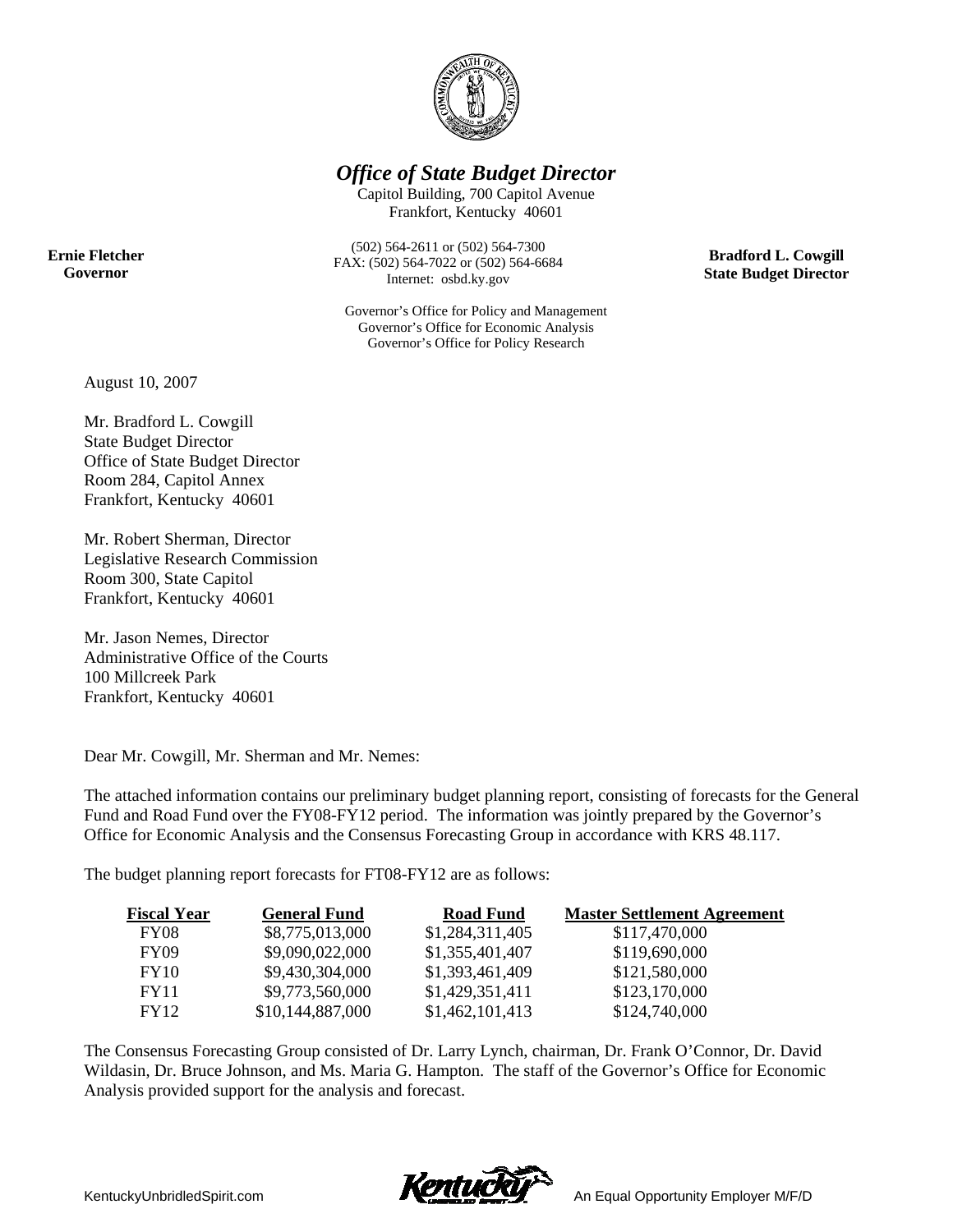Messrs. Cowgill, Sherman and Nemes August 10, 2007 Page 2

Detailed estimates for each account and summary tables for the General Fund and the Road Fund are attached.

Sincerely,

Robert W. Cox Deputy Executive Director Governor's Office for Economic Analysis

Attachments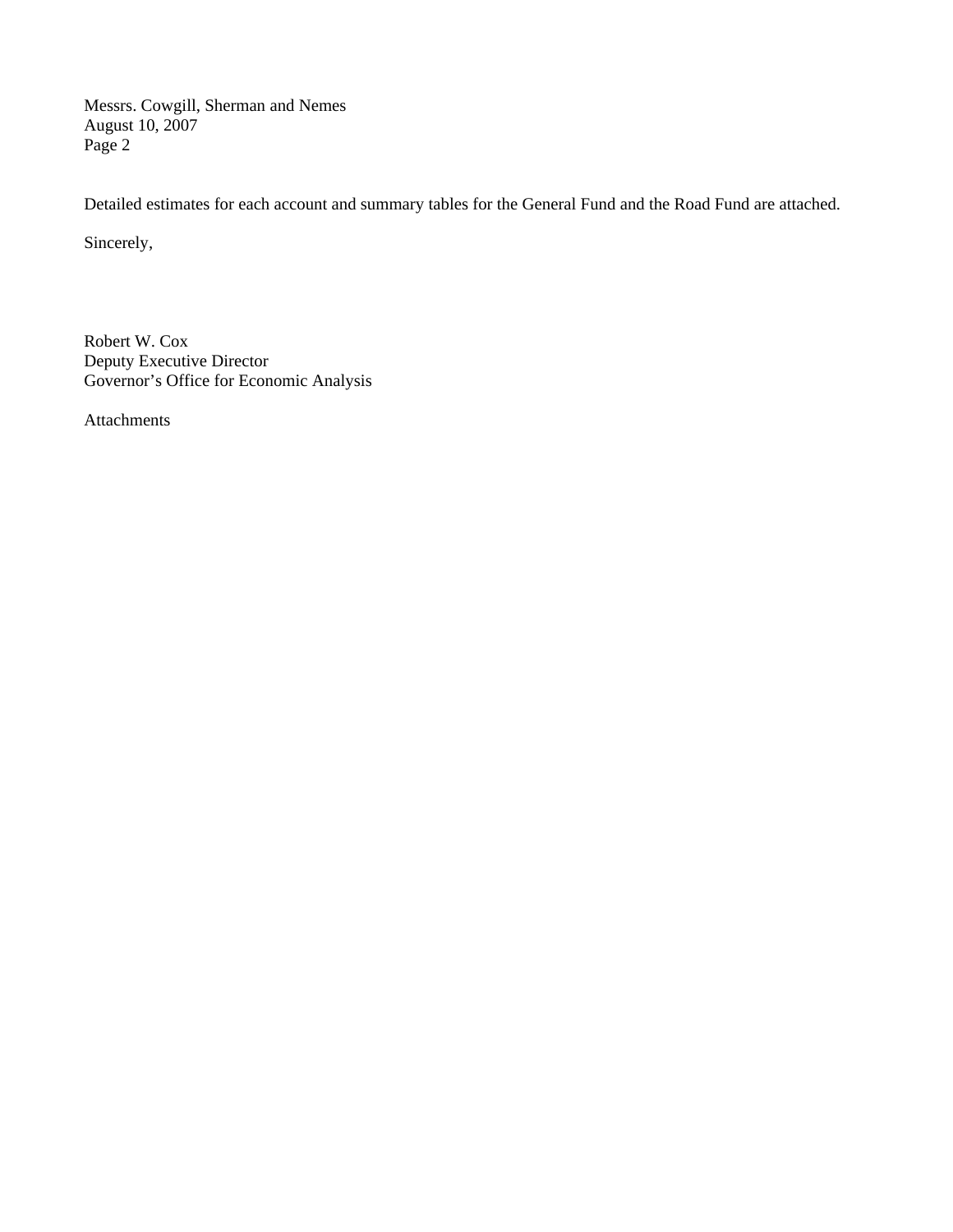# **General FundGOEA/CFG Forecast for FY08 to FY12**

# **August 2007**

# **General Fund Revenues (million \$)**

|                           | <b>FY07</b> | <b>FY08</b>     | <b>FY09</b>     | <b>FY10</b>     | <b>FY11</b> | <b>FY12</b> |
|---------------------------|-------------|-----------------|-----------------|-----------------|-------------|-------------|
|                           | Actual      | <b>Estimate</b> | <b>Estimate</b> | <b>Estimate</b> | Estimate    | Estimate    |
| Sales & Use               | 2,817.7     | 2,909.3         | 3,040.9         | 3,181.0         | 3,318.4     | 3,455.6     |
| Individual Income         | 3,041.5     | 3,310.4         | 3,469.8         | 3,638.5         | 3,810.0     | 3,981.7     |
| Corporation Inc & LLET*   | 999.8       | 849.7           | 868.7           | 866.1           | 864.0       | 888.2       |
| Coal Severance            | 222.0       | 221.7           | 224.8           | 223.1           | 222.2       | 221.7       |
| Cigarette & OTP           | 177.4       | 190.8           | 191.5           | 189.7           | 188.9       | 188.4       |
| Property                  | 492.5       | 495.2           | 515.3           | 536.8           | 558.9       | 582.0       |
| Lottery                   | 186.6       | 187.5           | 191.5           | 195.0           | 198.0       | 201.0       |
| Other                     | 636.3       | 610.3           | 587.5           | 600.1           | 613.2       | 626.4       |
| <b>Total General Fund</b> | 8,573.8     | 8,775.0         | 9,090.0         | 9,430.3         | 9,773.6     | 10,144.9    |

# **Annual Percentage Growth Rates**

|                           | FY07   | FY08     | <b>FY09</b> | <b>FY10</b>     | <b>FY11</b> | <b>FY12</b> |
|---------------------------|--------|----------|-------------|-----------------|-------------|-------------|
|                           | Actual | Estimate | Estimate    | <b>Estimate</b> | Estimate    | Estimate    |
| Sales & Use               | 2.5    | 3.3      | 4.5         | 4.6             | 4.3         | 4.1         |
| Individual Income         | 4.2    | 8.8      | 4.8         | 4.9             | 4.7         | 4.5         |
| Corporation Inc & LLET*   | $-4.3$ | $-15.0$  | 2.2         | $-0.3$          | $-0.2$      | 2.8         |
| <b>Coal Severance</b>     | $-1.1$ | $-0.1$   | 1.4         | $-0.8$          | $-0.4$      | $-0.2$      |
| Cigarette & OTP           | $-3.7$ | 7.6      | 0.4         | $-0.9$          | $-0.4$      | $-0.3$      |
| Property                  | $-2.0$ | 0.5      | 4.1         | 4.2             | 4.1         | 4.1         |
| Lottery                   | $-1.8$ | 0.5      | 2.1         | 1.8             | 1.5         | 1.5         |
| Other                     | 13.3   | $-4.1$   | $-3.7$      | 2.1             | 2.2         | 2.2         |
| <b>Total General Fund</b> | 2.4    | 2.3      | 3.6         | 3.7             | 3.6         | 3.8         |

\* Includes corporate license tax for FY06 & FY07 only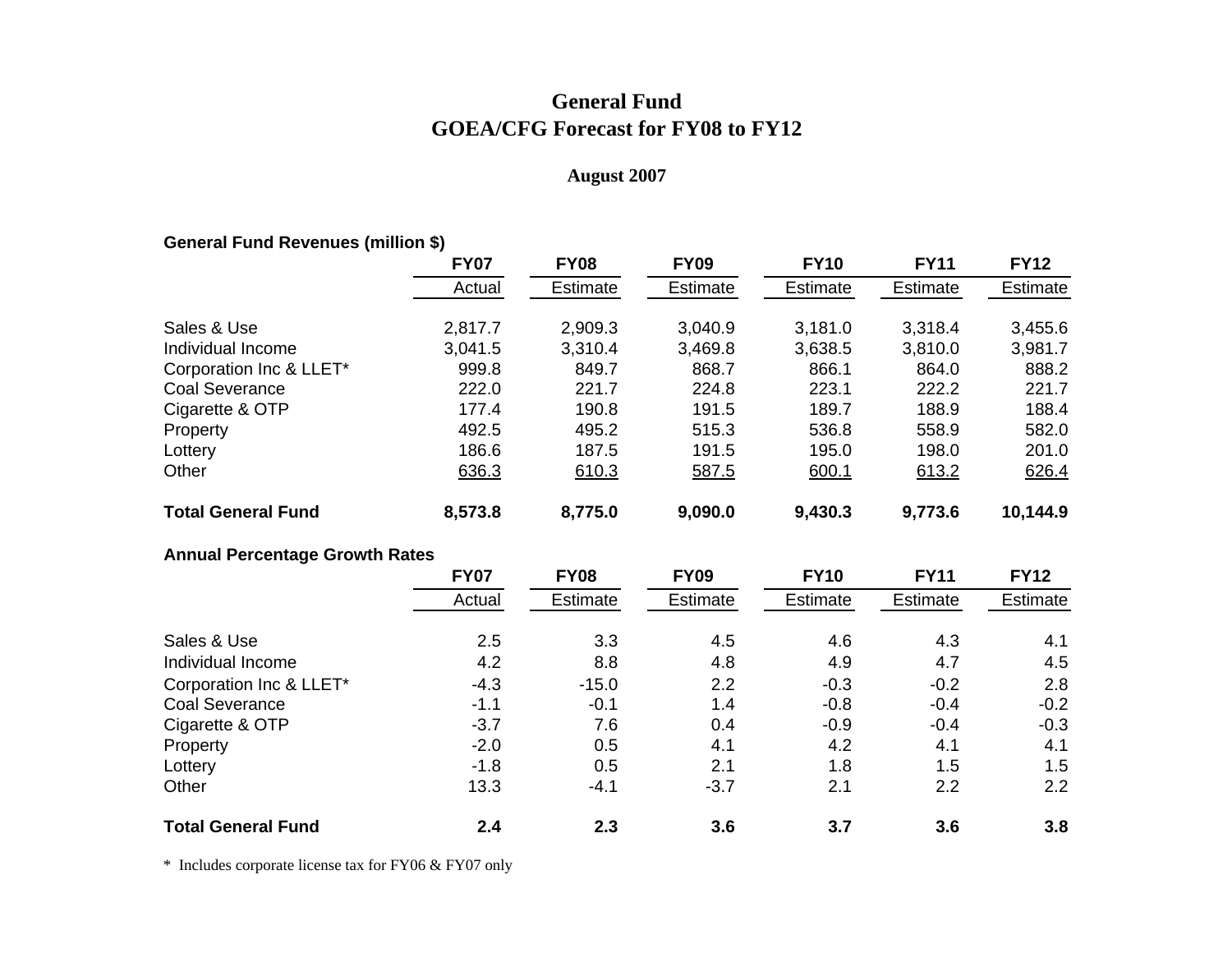# **General Fund Detailed Revenue Estimate**

 $e$  GOEA/CFG

|                                                                 | Actual          | <b>Estimate</b> | <b>Estimate</b> | <b>Estimate</b> | <b>Estimate</b> | <b>Estimate</b> |
|-----------------------------------------------------------------|-----------------|-----------------|-----------------|-----------------|-----------------|-----------------|
| <b>Source</b><br><b>Selected Sales and Gross Receipts Taxes</b> | 2006-07         | 2007-08         | 2008-09         | 2009-10         | 20010-11        | 20011-12        |
|                                                                 |                 |                 |                 |                 |                 |                 |
| Sales & Use                                                     | \$2,817,652,253 | \$2,909,300,000 | \$3,040,900,000 | \$3,181,000,000 | \$3,318,400,000 | \$3,455,600,000 |
| Cigarette Excise Tax                                            | 13,056,369      | 15,400,000      | 15,400,000      | 15,300,000      | 15,200,000      | 15,100,000      |
| <b>Cigarette Surtax</b>                                         | 155,712,098     | 167,000,000     | 167,600,000     | 165,900,000     | 165,200,000     | 164,700,000     |
| Cigarette Floor Stock Tax                                       | 9,746           | $\mathbf 0$     | $\Omega$        | $\Omega$        | $\Omega$        |                 |
| <b>Distilled Spirits Case Sales</b>                             | 98,874          | 102,000         | 106,000         | 110,000         | 113,000         | 117,000         |
| Insurance Tax Foreign Companies                                 | 36,952,894      | 36,500,000      | 37,000,000      | 37,500,000      | 38,000,000      | 38,500,000      |
| Insurance Tax Companies Other Than Life                         | 84,547,124      | 85,800,000      | 71,700,000      | 72,500,000      | 73,400,000      | 74,300,000      |
| Insurance Tax Fire Prevention Fund                              | 4,377,967       | 4,700,000       | 4,900,000       | 5,200,000       | 5,500,000       | 5,800,000       |
| Pari-Mutuel                                                     | 5,489,552       | 6,600,000       | 7,200,000       | 7,800,000       | 8,400,000       | 9,100,000       |
| Race Track Admission                                            | 190,362         | 200,000         | 200,000         | 200,000         | 200,000         | 200,000         |
| <b>Beer Consumption</b>                                         | 6,344,079       | 6,600,000       | 6,700,000       | 6,800,000       | 6,900,000       | 7,100,000       |
| <b>Distilled Spirits Consumption</b>                            | 10,094,572      | 10,500,000      | 10,900,000      | 11,300,000      | 11,700,000      | 12,100,000      |
| <b>Wine Consumption</b>                                         | 2,326,331       | 2,000,000       | 2,000,000       | 2,000,000       | 2,000,000       | 2,000,000       |
| <b>Beer Wholesale</b>                                           | 46,806,186      | 49,100,000      | 50,200,000      | 51,400,000      | 52,600,000      | 53,800,000      |
| <b>Distilled Spirits Wholesale</b>                              | 25,139,117      | 24,300,000      | 24,700,000      | 25,100,000      | 25,500,000      | 25,900,000      |
| Wine Wholesale                                                  | 11,392,111      | 11,300,000      | 12,200,000      | 13,100,000      | 14,100,000      | 15,100,000      |
| Other Tobacco Products and Snuff                                | 8,636,348       | 8,500,000       | 8,500,000       | 8,500,000       | 8,500,000       | 8,500,000       |
| <b>Telecommunications Taxes</b>                                 | 51,623,000      | 51,500,000      | 51,500,000      | 51,500,000      | 51,500,000      | 51,500,000      |
| TOTAL SEL. SALES AND GROSS RECEIPTS TAXES                       | \$3,280,448,983 | \$3,389,402,000 | \$3,511,706,000 | \$3,655,210,000 | \$3,797,213,000 | \$3,939,417,000 |
| <b>License and Privilege Taxes</b>                              |                 |                 |                 |                 |                 |                 |
| Coal Severance Tax                                              | \$221,952,516   | \$221,700,000   | \$224,800,000   | \$223,100,000   | \$222,200,000   | \$221,700,000   |
| <b>Mineral Severance Tax</b>                                    | 14,822,013      | 14,200,000      | 14,200,000      | 14,300,000      | 14,300,000      | 14,300,000      |
| Natural Gas Severance Tax                                       | 32,339,897      | 33,900,000      | 36,500,000      | 37,000,000      | 37,900,000      | 38,900,000      |
| Oil Production                                                  | 6,198,342       | 6,000,000       | 5,800,000       | 5,700,000       | 5,500,000       | 5,300,000       |
| Corporate License                                               | 11,734,452      | 3,000,000       | $\mathbf 0$     | 0               | $\mathbf 0$     | $\Omega$        |
| Cigarette License                                               | 92,106          | 100,000         | 100,000         | 100,000         | 100,000         | 100,000         |
| Amusement Machine License                                       | $\mathbf 0$     | $\mathbf 0$     | $\mathbf 0$     | $\mathbf 0$     | $\Omega$        | $\Omega$        |
| Race Track License                                              | 283,675         | 300,000         | 300,000         | 300,000         | 300,000         | 300,000         |
| Marijuana and Controlled Substance Tax                          | 109,992         | $\mathbf 0$     | $\mathbf 0$     | $\mathbf 0$     | $\mathbf 0$     |                 |
| <b>Bank Franchise Tax</b>                                       | 63,912,315      | 65,000,000      | 66,900,000      | 68,900,000      | 71,000,000      | 73,200,000      |
| Corporation Organization                                        | 115,755         | 200,000         | 200,000         | 200,000         | 200,000         | 200,000         |
| Cir. Ct. Clk. - Driver License Receipts                         | 603,807         | 550,000         | 550,000         | 550,000         | 550,000         | 550,000         |
| Sand and Gravel License                                         | 5,100           | $\mathbf 0$     | $\mathbf 0$     | $\mathbf 0$     | $\mathbf 0$     | $\Omega$        |
| Alcoholic Beverage License Suspension                           | 659,151         | 200,000         | 200,000         | 200,000         | 200,000         | 200,000         |
| <b>Limited Liability Entity Tax</b>                             | $\mathbf 0$     | 246,300,000     | 255,900,000     | 265,900,000     | 276,400,000     | 287,300,000     |
| <b>TOTAL LICENSE AND PRIVILEGE TAXES</b>                        | \$352,829,121   | \$591,450,000   | \$605,450,000   | \$616,250,000   | \$628,650,000   | \$642,050,000   |
| <b>Income Taxes</b>                                             |                 |                 |                 |                 |                 |                 |
| Corporation Income Tax                                          | \$988,064,957   | \$603,400,000   | \$612,800,000   | \$600,200,000   | \$587,600,000   | \$600,900,000   |
| Individual Income Tax                                           | 3,041,535,604   | 3,310,400,000   | 3,469,800,000   | 3,638,500,000   | 3,810,000,000   | 3,981,700,000   |
| <b>TOTAL INCOME TAXES</b>                                       | \$4,029,600,561 | \$3,913,800,000 | \$4,082,600,000 | \$4,238,700,000 | \$4,397,600,000 | \$4,582,600,000 |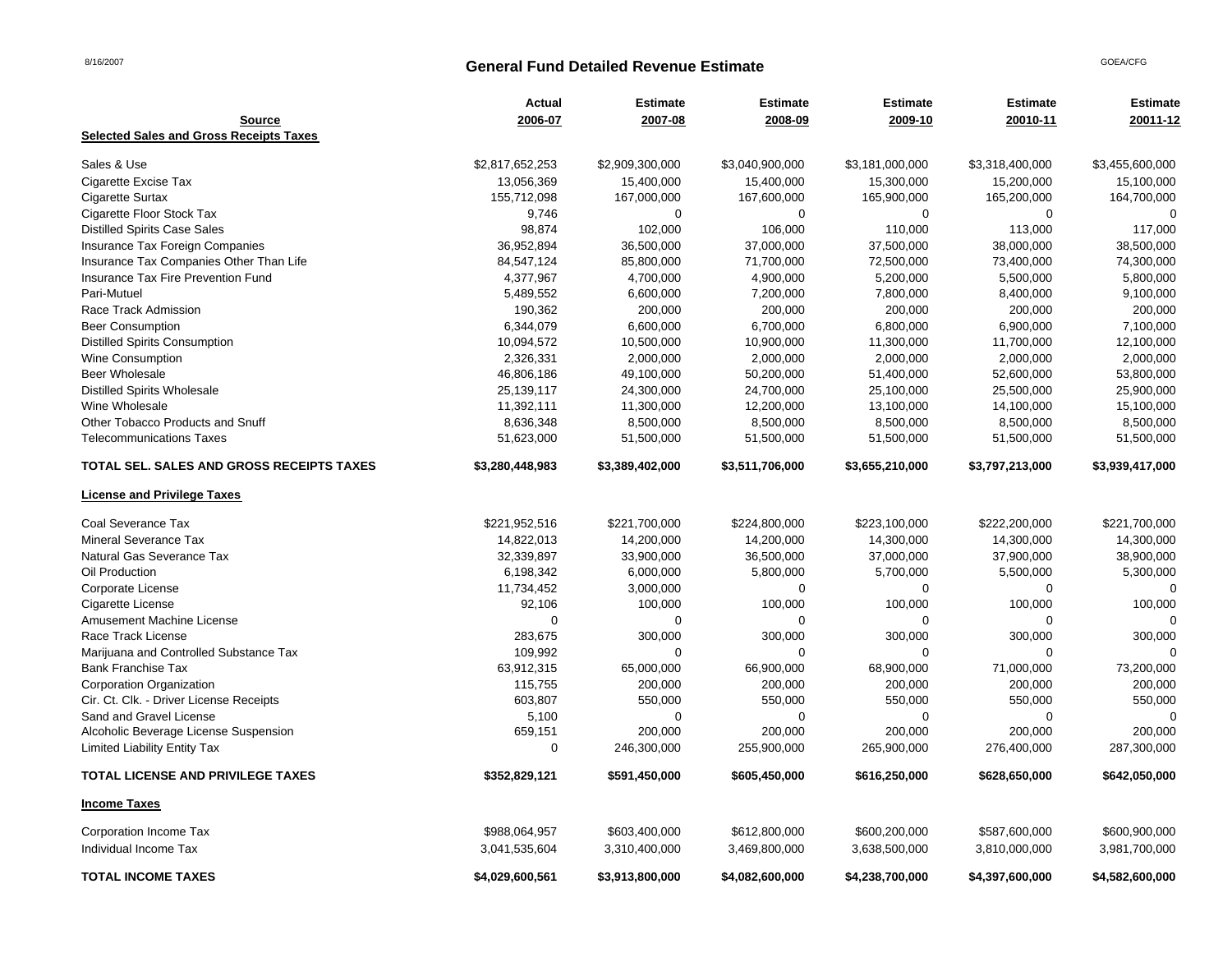# **General Fund Detailed Revenue Estimate**

 $e$  GOEA/CFG

| <b>Source</b>                                   | Actual<br>2006-07 | <b>Estimate</b><br>2007-08 | <b>Estimate</b><br>2008-09 | <b>Estimate</b><br>2009-10 | <b>Estimate</b><br>20010-11 | <b>Estimate</b><br>20011-12 |
|-------------------------------------------------|-------------------|----------------------------|----------------------------|----------------------------|-----------------------------|-----------------------------|
| <b>Property Taxes</b>                           |                   |                            |                            |                            |                             |                             |
| General - Real                                  | \$228,282,174     | \$242,000,000              | \$256,500,000              | \$271,900,000              | \$288,200,000               | \$305,500,000               |
| General - Tangible Personal                     | 81,663,661        | 86,100,000                 | 89,300,000                 | 92,200,000                 | 94,700,000                  | 97,200,000                  |
| General - Intangible Personal                   | 48,841            | $\mathbf 0$                | 0                          | $\mathbf 0$                | $\mathbf 0$                 | 0                           |
| General - Motor Vehicle                         | 103,662,964       | 105,200,000                | 106,700,000                | 108,200,000                | 109,700,000                 | 111,200,000                 |
| <b>Bank Deposits</b>                            | 513,619           | 490,000                    | 490,000                    | 490,000                    | 500,000                     | 500,000                     |
| Distilled Spirits Ad Valorem                    | 506,754           | 500,000                    | 500,000                    | 490,000                    | 500,000                     | 500,000                     |
| <b>Marginal Accounts</b>                        | (264)             | $\mathbf 0$                | 0                          | $\mathbf 0$                | $\mathbf 0$                 | 0                           |
| <b>Omitted Property Tax</b>                     | 17,711,248        | 6,250,000                  | 6,050,000                  | 6,150,000                  | 6,250,000                   | 6,400,000                   |
| Delinquent Tax - Prior Year                     | 7,542,212         | 7,500,000                  | 7,500,000                  | 7,500,000                  | 7,500,000                   | 7,500,000                   |
| <b>Apportioned Vehicles</b>                     | 7,017,071         | 5,500,000                  | 5,100,000                  | 5,200,000                  | 5,300,000                   | 5,400,000                   |
| <b>Public Service Company</b>                   | 42,588,669        | 38,700,000                 | 40,100,000                 | 41,500,000                 | 42,900,000                  | 44,400,000                  |
| Domestic Life Insurance                         | 3,375             | $\mathbf 0$                | 0                          | $\mathbf 0$                | $\mathbf 0$                 | 0                           |
| <b>Retirement Plans</b>                         | 401               | $\Omega$                   | 0                          | $\Omega$                   | $\Omega$                    | $\Omega$                    |
| Building & Loan Assoc. Capital Stock            | 2,921,484         | 3,000,000                  | 3,100,000                  | 3,200,000                  | 3,300,000                   | 3,400,000                   |
| <b>TOTAL PROPERTY TAXES</b>                     | \$492,462,209     | \$495,240,000              | \$515,340,000              | \$536,830,000              | \$558,850,000               | \$582,000,000               |
| <b>Inheritance Taxes</b>                        |                   |                            |                            |                            |                             |                             |
| Inheritance Tax                                 | \$43,578,107      | \$41,700,000               | \$39,700,000               | \$37,800,000               | \$36,000,000                | \$34,300,000                |
| <b>TOTAL INHERITANCE TAXES</b>                  | \$43,578,107      | \$41,700,000               | \$39,700,000               | \$37,800,000               | \$36,000,000                | \$34,300,000                |
| Departmental Fees, Sales and Rentals            |                   |                            |                            |                            |                             |                             |
| <b>Public Service Commission Assessments-</b>   | \$14,593,067      | \$10,706,000               | \$13,600,000               | \$14,200,000               | \$14,900,000                | \$15,500,000                |
| Insurance - Retaliatory Taxes & Fees-           | 1,547,010         | 1,200,000                  | 800,000                    | 800,000                    | 800,000                     | 800,000                     |
| Sec. of State - Process Agents Fees             | $\Omega$          | 2,000,000                  | 2,000,000                  | 2,000,000                  | 2,000,000                   | 2,000,000                   |
| Circuit Court Clk. - Civil Filing Fee Receipts- | 11,338,790        | 11,600,000                 | 12,100,000                 | 12,800,000                 | 13,400,000                  | 14,100,000                  |
| Circuit Court Clk. - Bond Filing Fee-           | 519,733           | 500,000                    | 500,000                    | 490,000                    | 480,000                     | 470,000                     |
| Circuit Court Clk. - 10% Bond Fee-              | 686,538           | 704,000                    | 690,000                    | 676,000                    | 662,000                     | 648,000                     |
| Circuit Court Clk. - Receipts for Services-     | 5,075,912         | 5,600,000                  | 6,000,000                  | 6,500,000                  | 7,100,000                   | 7,600,000                   |
| Strip Mining & Reclamation Fees-                | 1,108,250         | 1,500,000                  | 1,500,000                  | 1,500,000                  | 1,500,000                   | 1,500,000                   |
| Strip Mining & Reclamation - Fines Coll.        | 799,708           | 1,200,000                  | 1,400,000                  | 1,600,000                  | 2,000,000                   | 2,200,000                   |
| Miscellaneous - Pub Advoc; Sec State Fee        | 3,967,778         | 3,050,000                  | 3,050,000                  | 3,330,000                  | 3,140,000                   | 3,180,000                   |
| TOTAL DEPARTMENT FEES, SALES AND RENTALS        | \$39,636,786      | \$38,060,000               | \$41,640,000               | \$43,896,000               | \$45,982,000                | \$47,998,000                |
| <b>Investment Receipts</b>                      |                   |                            |                            |                            |                             |                             |
| General Depository Investment Income **         | \$30,501,690      | \$16,400,000               | \$20,000,000               | \$23,700,000               | \$27,300,000                | \$30,900,000                |
| Circuit Court Clk. - Interest Income            | 1,490,170         |                            |                            |                            |                             |                             |
| Ky Asset/Liab - TRAN                            | $\Omega$          |                            |                            |                            |                             |                             |
| <b>TOTAL INVESTMENT RECEIPTS</b>                | \$31,991,860      | \$16,400,000               | \$20,000,000               | \$23,700,000               | \$27,300,000                | \$30,900,000                |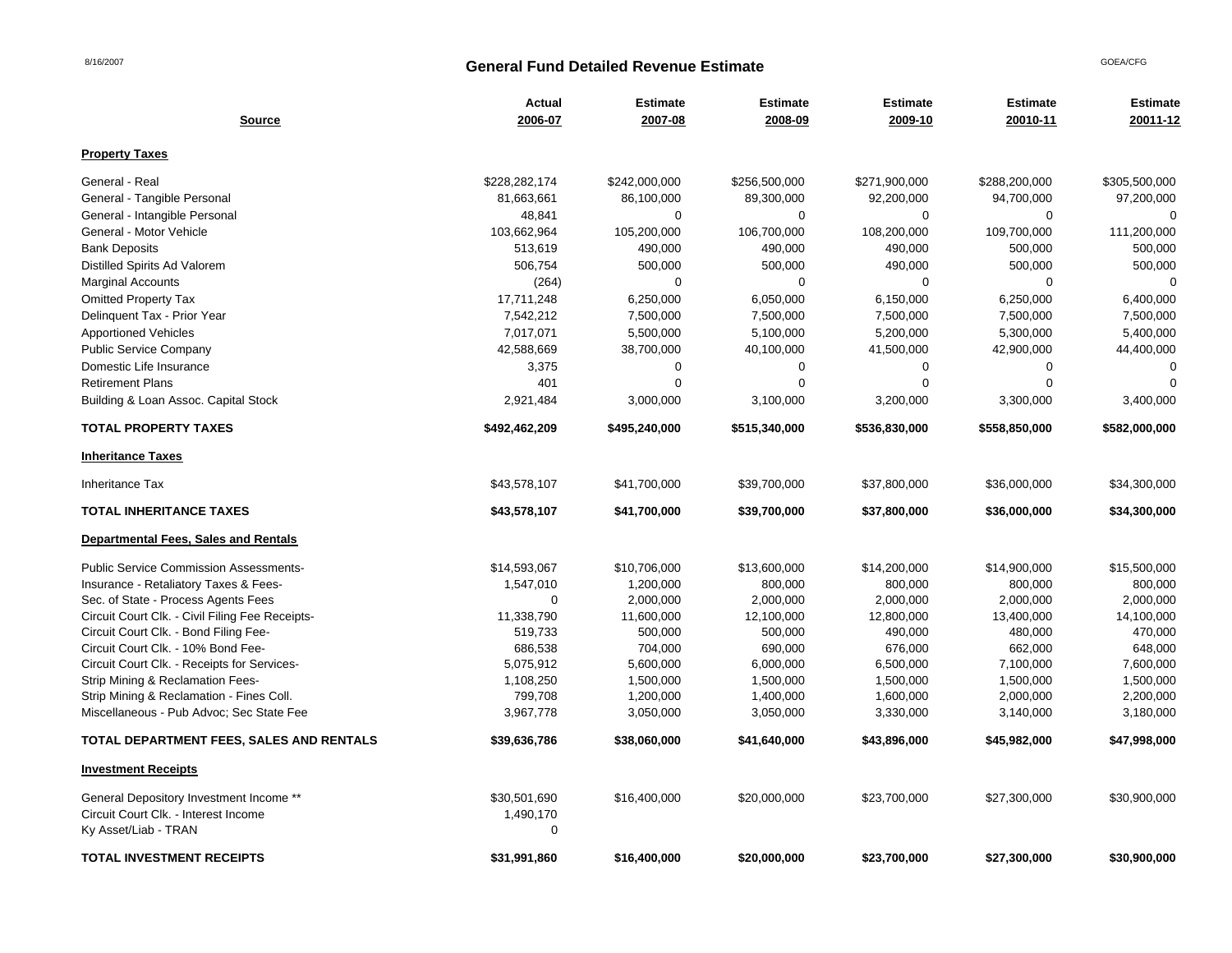## **General Fund Detailed Revenue Estimate**

 $e$  GOEA/CFG

| <b>Source</b>                                  | Actual<br>2006-07 | <b>Estimate</b><br>2007-08 | <b>Estimate</b><br>2008-09 | <b>Estimate</b><br>2009-10 | <b>Estimate</b><br>20010-11 | <b>Estimate</b><br>20011-12 |
|------------------------------------------------|-------------------|----------------------------|----------------------------|----------------------------|-----------------------------|-----------------------------|
| <b>Miscellaneous Revenue</b>                   |                   |                            |                            |                            |                             |                             |
| Lottery                                        | \$186,625,113     | \$187,500,000              | \$191,500,000              | \$195,000,000              | \$198,000,000               | \$201,000,000               |
| Legal Process - Clk. Supreme Court             | 116,706           | 131,000                    | 136,000                    | 118,000                    | 126,000                     | 142,000                     |
| Legal Process - Clk. Court of Appeals          | $\Omega$          | 50,000                     | 50,000                     | 50,000                     | 50,000                      | 50,000                      |
| Dept. of Rev. Legal Process Taxes - Co. Clk.   | 3,135,400         | 3,200,000                  | 3,200,000                  | 3,200,000                  | 3,200,000                   | 3,100,000                   |
| Dept. of Rev. Penalty & Int. of Co. Officials  | (29, 468)         | $\Omega$                   |                            | 0                          | 0                           | 0                           |
| TVA - In Lieu of Taxes - State Portion         | 10,037,326        | 10,800,000                 | 11,600,000                 | 12,500,000                 | 13,400,000                  | 14,200,000                  |
| F.H.A. - In Lieu of Taxes                      | 73,168            |                            |                            |                            |                             |                             |
| R.E.C.C. and R.T.C.C. In Lieu of Taxes         | 310               |                            |                            |                            |                             |                             |
| Business Development - In Lieu of Taxes        | $\Omega$          |                            |                            |                            |                             |                             |
| <b>Abandoned Property</b>                      | 38,238,637        | 25,000,000                 |                            |                            |                             |                             |
| Circuit Court Clk. - Fish & Wildlife Fines     | 70,595            | 70,000                     | 70,000                     | 70,000                     | 70,000                      | 70,000                      |
| Cir. Ct. Clk. - Criminal/Traffic Fines & Costs | 24,852,725        | 24,700,000                 | 25,000,000                 | 25,300,000                 | 25,600,000                  | 25,900,000                  |
| Circuit Court Clk. - Bond Forfeitures          | 1,483,153         | 1,500,000                  | 1,500,000                  | 1,500,000                  | 1,500,000                   | 1,400,000                   |
| <b>Fines Dept Insurance</b>                    | 717,032           | 800,000                    | 820,000                    | 870,000                    | 909,000                     | 950,000                     |
| Workplace & Employment Standards, Fees, Fines  | 1,199,815         | 1,400,000                  | 1,500,000                  | 1,500,000                  | 1,600,000                   | 1,600,000                   |
| Sale of NO <sub>x</sub> Credits                | 811,600           | 300,000                    | 300,000                    | 300,000                    | 300,000                     | 300,000                     |
| Other Fines & Unhonored Checks                 | 23,788,218        | 22,030,000                 | 21,830,000                 | 21,430,000                 | 21,130,000                  | 20,830,000                  |
| <b>TOTAL MISCELLANEOUS REVENUE</b>             | \$291,120,330     | \$277,481,000              | \$257,506,000              | \$261,838,000              | \$265,885,000               | \$269,542,000               |
| <b>MISC. NOT IN REVENUE ESTIMATES</b>          | \$12,151,295      | \$9,000,000                | \$9,000,000                | \$9,000,000                | \$9,000,000                 | \$9,000,000                 |
| <b>REVENUE INITIATIVES</b>                     | \$0               | \$2,480,000                | \$7,080,000                | \$7,080,000                | \$7,080,000                 | \$7,080,000                 |
| <b>TOTAL GENERAL FUND</b>                      | \$8,573,819,252   | 8,775,013,000              | 9,090,022,000              | 9,430,304,000              | 9,773,560,000               | 10,144,887,000              |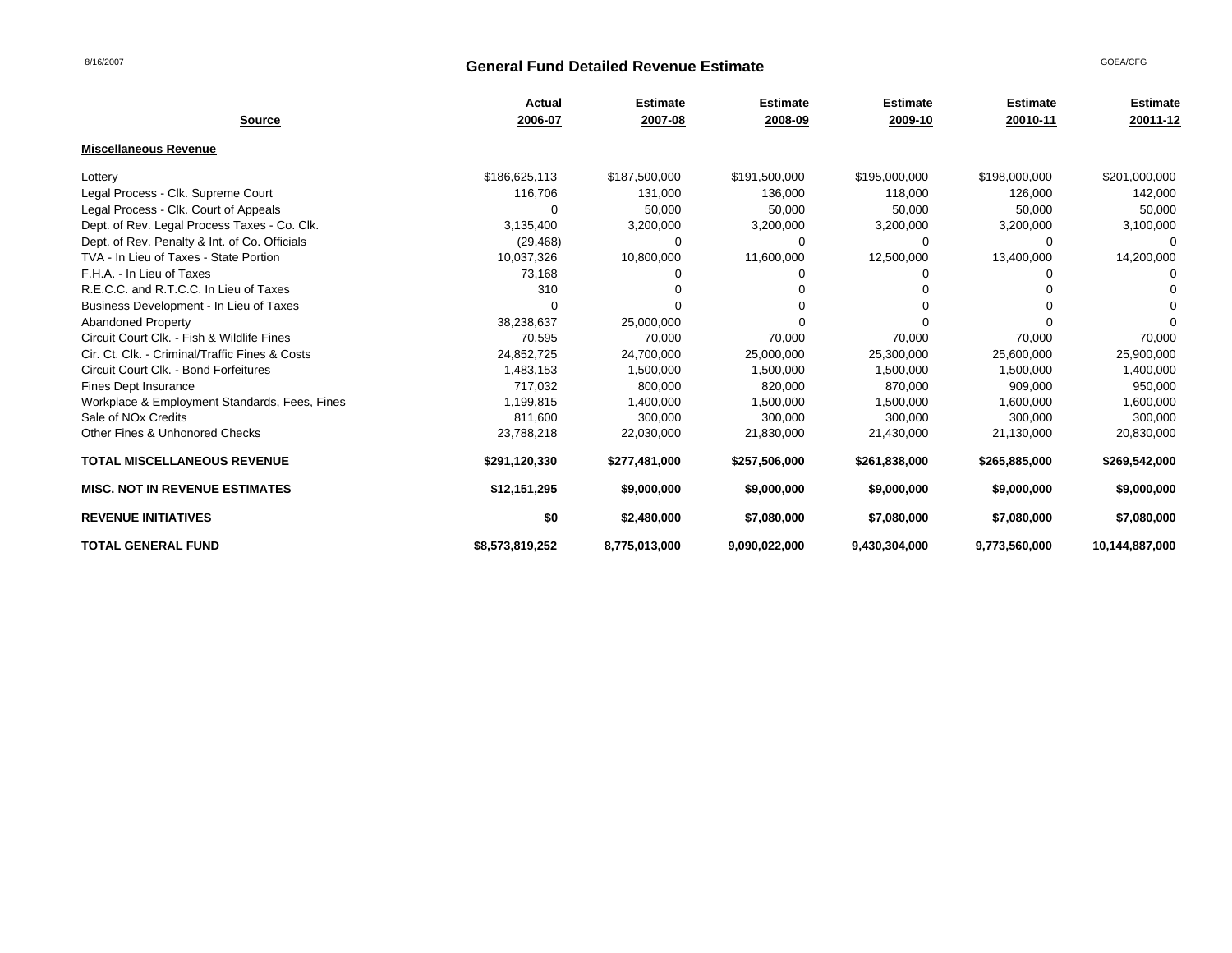# **Road Fund GOEA/CFG Forecast FY08 - FY12 (Millions of Dollars) August 2007**

|                                |          | <b>FY07</b> | <b>FY08</b> |        | <b>FY09</b> |         |
|--------------------------------|----------|-------------|-------------|--------|-------------|---------|
|                                | Actual   | %Chg        | Estimate    | %Chg   | Estimate    | %Chg    |
| <b>Motor Fuels</b>             | 563.4    | 6.6         | 611.8       | 8.6    | 668.7       | 9.3     |
| Motor Vehicle Usage            | 411.3    | 4.0         | 414.5       | 0.8    | 431.8       | 4.2     |
| Motor Vehicle License          | 101.7    | 8.3         | 100.1       | $-1.6$ | 101.6       | 1.5     |
| <b>Motor Vehicle Operators</b> | 15.8     | 8.2         | 15.6        | $-1.3$ | 15.8        | 1.5     |
| <b>Weight Distance</b>         | 85.4     | 0.1         | 86.6        | 1.4    | 88.6        | 2.3     |
| Investment                     | 16.1     | 151.6       | 15.8        | $-2.2$ | 15.8        | 0.0     |
| Other                          | 32.2     | $-22.0$     | 39.9        | 23.9   | 33.1        | $-17.0$ |
| <b>Total Road Fund</b>         | 1,225.9  | 5.2         | 1,284.3     | 4.8    | 1,355.4     | 5.5     |
|                                |          | <b>FY10</b> | <b>FY11</b> |        | <b>FY12</b> |         |
|                                | Estimate | $%$ Chg     | Estimate    | %Chg   | Estimate    | %Chg    |
| <b>Motor Fuels</b>             | 694.3    | 3.8         | 710.5       | 2.3    | 728.7       | 2.6     |
| Motor Vehicle Usage            | 440.1    | 1.9         | 456.1       | 3.6    | 466.8       | 2.3     |
| Motor Vehicle License          | 103.1    | 1.5         | 104.4       | 1.3    | 105.8       | 1.3     |
| Motor Vehicle Operators        | 16.1     | 1.4         | 16.3        | 1.3    | 16.5        | 1.3     |
| <b>Weight Distance</b>         | 90.7     | 2.4         | 92.6        | 2.1    | 94.6        | 2.2     |
| Investment                     | 15.8     | 0.0         | 15.8        | 0.0    | 15.7        | $-0.3$  |
| Other                          | 33.4     | 0.9         | 33.7        | 0.9    | 34.0        | 0.9     |
| <b>Total Road Fund</b>         | 1,393.4  | 2.8         | 1,429.3     | 2.6    | 1,462.1     | 2.3     |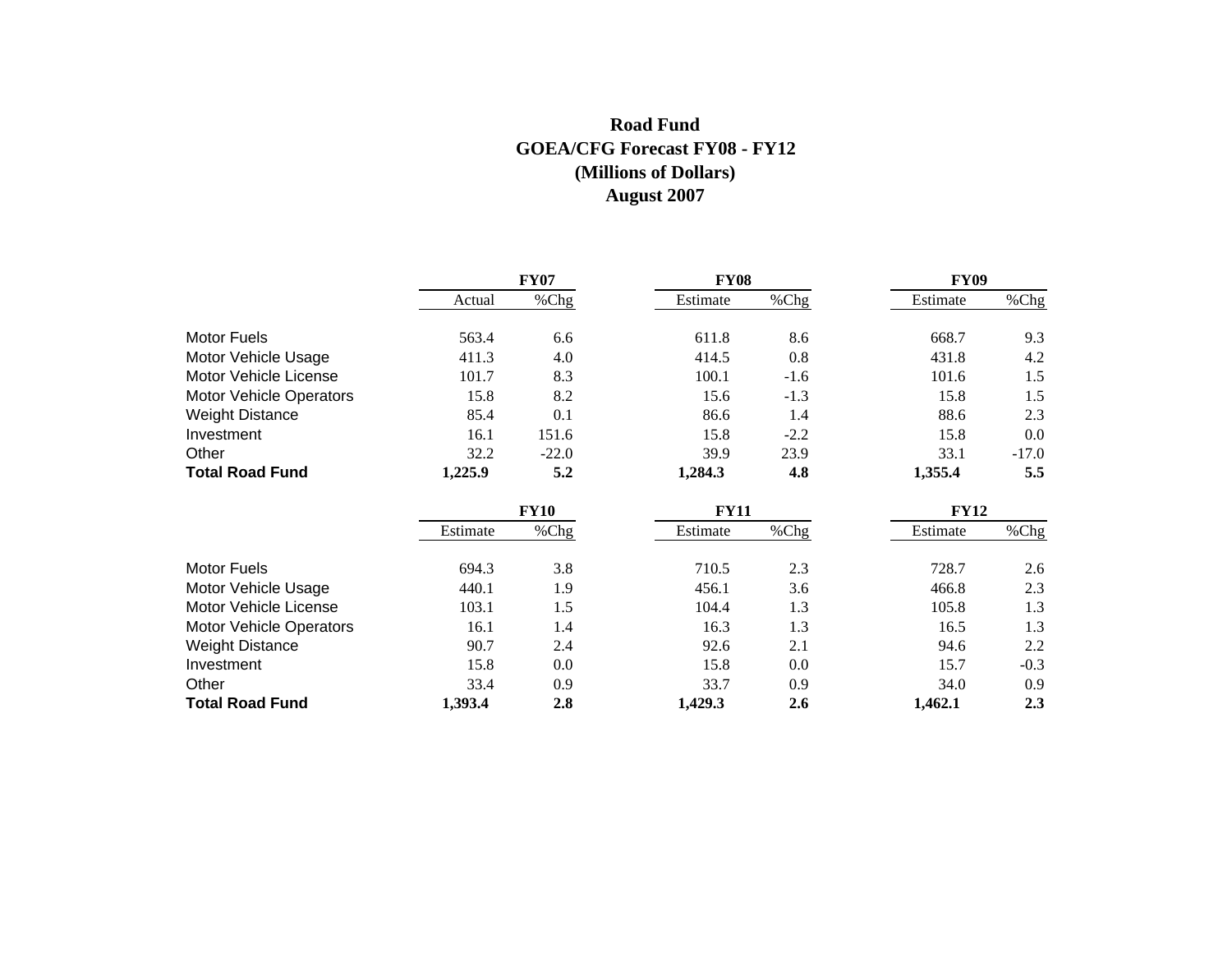### **Road Fund Detailed Revenue Estimates**

S GOEA/CFG

|                                               | FY 2007       | FY 2008          | FY 2009          | FY 2010          | FY 2011          | FY 2012          |
|-----------------------------------------------|---------------|------------------|------------------|------------------|------------------|------------------|
|                                               | Actual        | <b>Estimated</b> | <b>Estimated</b> | <b>Estimated</b> | <b>Estimated</b> | <b>Estimated</b> |
| <b>Sales and Gross Receipts Taxes</b>         |               |                  |                  |                  |                  |                  |
| Motor Fuels Normal and Normal Use             | \$563.169.131 | \$611.400.000    | \$668,300,000    | \$693.900.000    | \$710,100,000    | \$728.300.000    |
| Motor Vehicle Usage                           | 377,321,335   | 380,940,000      | 398,100,000      | 406,300,000      | 422,300,000      | 432,900,000      |
| Motor Vehicle Rental Usage                    | 33,863,836    | 33,600,000       | 33,700,000       | 33,800,000       | 33,800,000       | 33,900,000       |
| <b>Truck Trip Permits</b>                     | 310,900       | 400,000          | 400,000          | 400,000          | 400,000          | 400,000          |
| Sales and Use                                 | 66,826        | $\mathbf 0$      | $\Omega$         | $\Omega$         |                  |                  |
| <b>Usage Tax on Buses</b>                     | $\mathbf 0$   | $\overline{0}$   | $\mathbf 0$      | $\mathbf 0$      |                  |                  |
| <b>Supplemental Fuel Surtax</b>               | $\mathbf 0$   | $\mathbf 0$      | $\mathbf 0$      | $\mathbf 0$      |                  |                  |
| Usage Tax on Historical Vehicles              | $\Omega$      | $\Omega$         | $\Omega$         | $\Omega$         |                  |                  |
| <b>TOTAL SALES AND GROSS RECEIPTS TAX</b>     | \$974,732,028 | \$1,026,340,000  | \$1,100,500,000  | \$1,134,400,000  | \$1,166,600,000  | \$1,195,500,000  |
| <b>License and Privilege Taxes</b>            |               |                  |                  |                  |                  |                  |
| Drive Away Utility Trailer Permits            | \$7,249       | \$6,500          | \$6,501          | \$6,502          | \$6,503          | \$6,504          |
| Amateur Radio Plate                           | 9,439         | 9,500            | 9,500            | 9,500            | 9,500            | 9,500            |
| Passenger Car License                         | 26,588,981    | 24,900,000       | 25,050,000       | 25,900,000       | 27,000,000       | 27,950,000       |
| Truck License - State Share                   | 21,291,558    | 21,200,000       | 22,200,000       | 21,900,000       | 22,200,000       | 22,500,000       |
| Motorcycle License                            | 528,257       | 470,000          | 470,000          | 470,000          | 470,000          | 470,000          |
| Motorcycle License-Program GA19               |               | $\mathbf 0$      | $\Omega$         | $\mathbf 0$      | $\Omega$         | $\Omega$         |
| Dealers License                               | 261,416       | 290,000          | 290,000          | 290,000          | 290,000          | 290,000          |
| <b>Transfer License</b>                       | 778,123       | 660,000          | 660,000          | 660,000          | 660,000          | 660,000          |
| <b>Trailer License</b>                        | 1,629,254     | 1,500,000        | 1,500,000        | 1,800,000        | 2,000,000        | 2,000,000        |
| <b>County Clerk Penalty</b>                   | 39,576        | 75,850           | 75,850           | 75,850           | 75,850           | 75,850           |
| Bus License - Except City                     | 31,595        | 30,000           | 30,000           | 30,000           | 30,000           | 30,000           |
| City and Suburban Bus License                 |               | $\mathbf 0$      | $\Omega$         | $\mathbf 0$      | $\Omega$         | $\Omega$         |
| <b>Bus Certificates and Permits</b>           | 2.100         | 4,000            | 4.000            | 4,000            | 4,000            | 4,000            |
| Taxi License                                  | 30,005        | 29,500           | 29,500           | 29,500           | 29,500           | 29,500           |
| <b>Truck Permits</b>                          | 131,630       | 91,500           | 91,500           | 91,500           | 91,500           | 91,500           |
| <b>Contract Taxicab Permit</b>                | 16,375        | 15,000           | 15,000           | 15,000           | 15,000           | 15,000           |
| Motor Vehicle Operator's License              | 13,869,458    | 13,090,000       | 13,090,000       | 13,200,000       | 13,090,000       | 13,090,000       |
| Motor Vehicle Operator's License-Program GA19 |               | $\Omega$         | $\Omega$         | $\Omega$         | $\Omega$         | $\Omega$         |
| <b>Highway Special Permits</b>                | 7.063.872     | 7,100,000        | 7.000.000        | 7,000,000        | 7.100.000        | 7.100.000        |
| <b>U-Drive-It Permits</b>                     | 7,588         | 12,000           | 12,000           | 12,000           | 12,000           | 12,000           |
| U-Drive-Licenses                              | 1,411,309     | 1,710,000        | 1,710,000        | 1,710,000        | 1,710,000        | 1,710,000        |
| <b>Junk Yard License</b>                      | 4,139         | 4,500            | 4,500            | 4,500            | 4,500            | 4,500            |
| <b>Historic Vehicle License</b>               | 263.020       | 250,000          | 250,000          | 260,000          | 250.000          | 250,000          |
| <b>Operator's License-Driver Education</b>    | 616,464       | 810,000          | 810,000          | 910,000          | 810,000          | 810,000          |
| <b>Truck Proportional Registration</b>        | 42,684,710    | 42,600,000       | 42,600,000       | 42,600,000       | 42,600,000       | 42,600,000       |
| Operator's License - Photography Program      | 1,325,959     | 1,700,000        | 1,900,000        | 2,000,000        | 2,400,000        | 2,600,000        |
| <b>Industrial Hauling Permits</b>             | 3,580         | 5,000            | 5,000            | 5,000            | 5,000            | 5,000            |
| <b>General Assembly License Plates</b>        | 2,342         | 2,000            | 2,000            | 2,000            | 2,000            | 2,000            |
| <b>Pearl Harbor Survivor Plates</b>           | 48            | 150              | 150              | 150              | 150              | 150              |
| <b>Collegiate Plates</b>                      | 739,896       | 870,000          | 870,000          | 870,000          | 870,000          | 870,000          |
| <b>Personalized License Plates</b>            | 1,184,757     | 1,100,000        | 1,100,000        | 1,500,000        | 1,300,000        | 1,500,000        |
| Army Reserve Plates                           | 506,457       | 550,000          | 550,000          | 550,000          | 550,000          | 550,000          |
| <b>Purple Heart Plates</b>                    | 35,273        | 31,000           | 31,000           | 31,000           | 31,000           | 31,000           |
| <b>Judicial License Plates</b>                | 382           | 750<br>1.000     | 750              | 750              | 750              | 750<br>1.000     |
| <b>Civil Air Patrol Plates</b>                | 1,257         |                  | 1,000            | 1,000            | 1,000            |                  |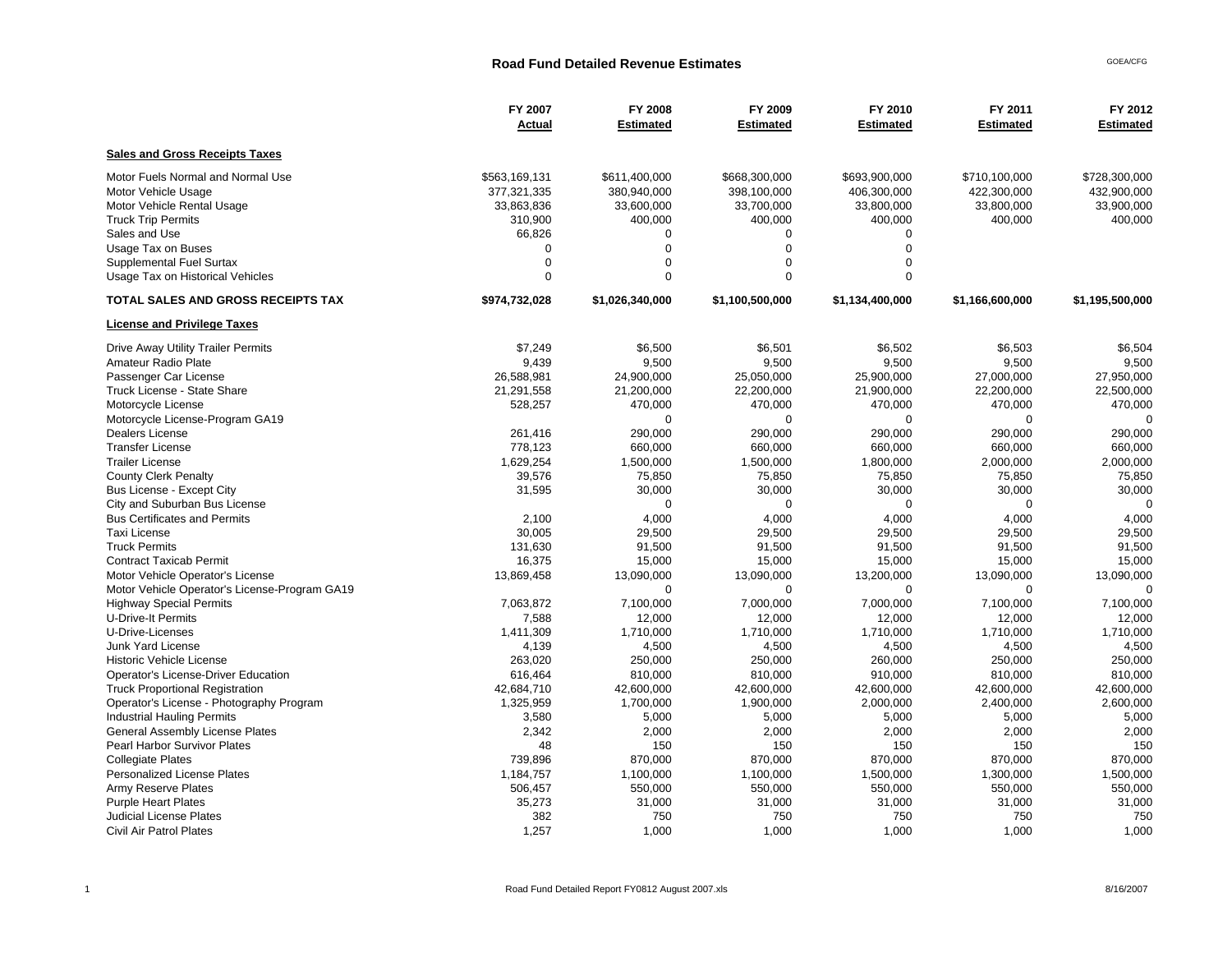### **Road Fund Detailed Revenue Estimates**

| TOTAL DEPARTMENT FEES, SALES AND RENTALS  | \$18,962,111  | \$19,741,175  | \$18,741,175  | \$18,791,175  | \$18,791,175  | \$18,891,175  |
|-------------------------------------------|---------------|---------------|---------------|---------------|---------------|---------------|
|                                           |               |               |               |               |               |               |
| U-Drive-It Penalty and Interest           | 10,080        | 10,000        | 10,000        | 10,000        | 10,000        | 10.000        |
| Coal Road Recovery Fines                  | 1,043         | 3,000         | 3,000         | 3,000         | 3,000         | 3,000         |
| Proceeds from Asset Disposition           | 1,473,973     | 1,300,000     | 1,600,000     | 1,600,000     | 1,600,000     | 1,600,000     |
| Motor Vehicle Title Receipts              | 4,870,434     | 4,900,000     | 4,800,000     | 4,850,000     | 4,850,000     | 4,900,000     |
| <b>Medical Alert Stickers</b>             | 122           | 175           | 175           | 175           | 175           | 175           |
| Penalty & Interest - Weight and Use Taxes | 1,542,829     | 2,000,000     | 1,500,000     | 1,500,000     | 1,500,000     | 1,500,000     |
| <b>Operator's License Name Sales</b>      |               | $\Omega$      | $\Omega$      | $\Omega$      | $\Omega$      |               |
| Operator's License Reinstatement Fees     | 1,195,254     | 1,350,000     | 1,350,000     | 1,350,000     | 1,350,000     | 1,350,000     |
| Driving History Record Fee                | 7,009,055     | 7,000,000     | 6,800,000     | 6,800,000     | 6,800,000     | 6,850,000     |
| Highway Sign Logo Rental                  | 622,126       | 670,000       | 670,000       | 670,000       | 670,000       | 670,000       |
| <b>Record Copy Sales</b>                  | 111,256       | 68,000        | 68,000        | 68,000        | 68,000        | 68,000        |
| <b>Traffic Offenders School Fees</b>      | 1,174,453     | 1,500,000     | 1,000,000     | 1,000,000     | 1,000,000     | 1,000,000     |
| <b>Fines and Forfeitures</b>              |               |               |               |               |               |               |
| <b>MVL Computer Services</b>              |               |               |               |               |               |               |
| Miscellaneous Rentals                     | 506,283       | 520,000       | 520,000       | 520,000       | 520,000       | 520,000       |
| Specification and Blue Print Sales        | 445,203       | 420,000       | 420,000       | 420,000       | 420,000       | 420,000       |
| <b>Proposal Sales</b>                     |               |               |               |               |               |               |
| Departmental Fees, Sales and Rentals      |               |               |               |               |               |               |
| TOTAL LICENSE AND PRIVILEGE TAX           | \$211,342,060 | \$220,845,230 | \$219,625,231 | \$223,585,232 | \$227,275,233 | \$231,125,234 |
| Temporary Truck Decal Permits             |               | 50,000        | 50,000        | 50,000        | 50,000        | 50,000        |
| Overweight Coal Truck Permit              | 842,239       | 850,000       | 750,000       | 750,000       | 850,000       | 850,000       |
| Nonreciprocal Permits                     | 120,875       | 120,000       | 120,000       | 120,000       | 120,000       | 120,000       |
| <b>Temporary Tags</b>                     | 464,468       | 490,000       | 490,000       | 490,000       | 490,000       | 490,000       |
| Zoo Foundation Plate                      | 22,500        | 23,000        | 23,000        | 23,000        | 23,000        | 23,000        |
| Choose Life                               | 273,418       | 275,000       | 275,000       | 275,000       | 275,000       | 275,000       |
| <b>Breast Cancer</b>                      | 48,209        | 49,000        | 49,000        | 49,000        | 49,000        | 49,000        |
| Sportsman                                 | 211,324       | 282,000       | 212,000       | 212,000       | 212,000       | 212,000       |
| <b>Ky Colonels</b>                        | 67,599        | 68,000        | 68,000        | 68,000        | 68,000        | 68,000        |
| Share The Road                            | 94,773        | 95,000        | 95,000        | 95,000        | 95,000        | 95,000        |
| Spay and Neuter Plate                     | 218,265       | 219,000       | 219,000       | 219,000       | 219,000       | 219,000       |
| <b>Ducks Unlimited</b>                    | 38,308        | 39,000        | 39,000        | 39,000        | 39,000        | 39,000        |
| Independent College                       | 45,832        | 46,000        | 46,000        | 46,000        | 46,000        | 46,000        |
| Law Enforcement                           | 137,446       | 138,000       | 138,000       | 138,000       | 138,000       | 138,000       |
| <b>Horse Council Plates</b>               | 452.729       | 490,000       | 490,000       | 590,000       | 590,000       | 590,000       |
| <b>Masonic License Plates</b>             | 48.761        | 40,000        | 40,000        | 40,000        | 40,000        | 40.000        |
| <b>Child Victims License Plates</b>       | 108,659       | 150,000       | 150,000       | 150,000       | 150,000       | 150,000       |
| <b>DES License Plates</b>                 | 9,381         | 8,400         | 8,400         | 8,400         | 8,400         | 8,400         |
| <b>Weight Distance Tax</b>                | 85,435,610    | 86,600,000    | 88,600,000    | 90,700,000    | 92,600,000    | 94,600,000    |
| Motor Carrier Identification Cards        | 399,095       | 10,400,000    | 5,700,000     | 5,800,000     | 5,900,000     | 6,100,000     |
| P.O.W. License Plates                     | 80            | 130           | 130           | 130           | 130           | 130           |
| <b>Volunteer Fireman License Tags</b>     | 66,732        | 68,000        | 68,000        | 68,000        | 68,000        | 68.000        |
| <b>Dealer Demonstrator Tags</b>           | 5,077         | 6,200         | 6,200         | 6,200         | 6,200         | 6.200         |
| <b>Environmental License Plate</b>        | 1,060,884     | 1,000,000     | 1,400,000     | 1,490,000     | 1,400,000     | 1,400,000     |
| Fraternal Order of Police Plates          | 82,507        | 260,000       | 260,000       | 260,000       | 260,000       | 260,000       |
| <b>Street Rod Plates</b>                  | 2,022         | 2,000         | 2,000         | 2,000         | 2,000         | 2,000         |
| <b>Civic Event Plates</b>                 | 455           | 750           | 750           | 750           | 750           | 750           |
| <b>National Guard License Plates</b>      | 18,743        | 7,500         | 7,500         | 7,500         | 7,500         | 7,500         |

Road Fund Detailed Report FY0812 August 2007.xls 8/16/2007 8 and 2011 8 and 2016/2007

2

S GOEA/CFG